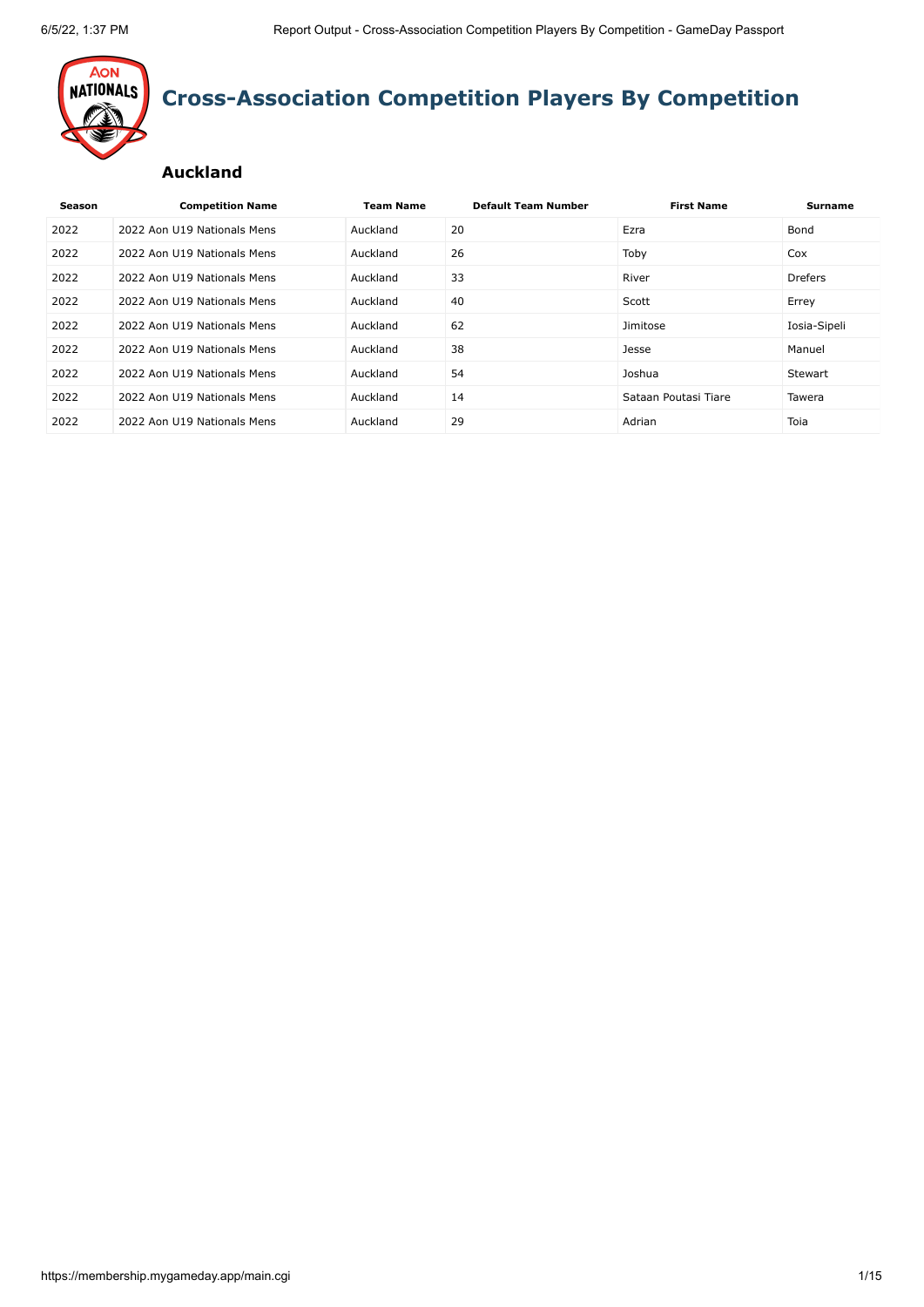#### **Canterbury A**

| Season | <b>Competition Name</b>     | <b>Team Name</b> | <b>Default Team Number</b> | <b>First Name</b> | <b>Surname</b> |
|--------|-----------------------------|------------------|----------------------------|-------------------|----------------|
| 2022   | 2022 Aon U19 Nationals Mens | Canterbury A     | 10                         | Hunter            | Adam           |
| 2022   | 2022 Aon U19 Nationals Mens | Canterbury A     | 6                          | Joshua            | Book           |
| 2022   | 2022 Aon U19 Nationals Mens | Canterbury A     | 13                         | Walter            | Brown          |
| 2022   | 2022 Aon U19 Nationals Mens | Canterbury A     | 15                         | Junior            | De Young       |
| 2022   | 2022 Aon U19 Nationals Mens | Canterbury A     | 4                          | <b>Thomas</b>     | Harrison       |
| 2022   | 2022 Aon U19 Nationals Mens | Canterbury A     | 8                          | Kaia              | Isaac          |
| 2022   | 2022 Aon U19 Nationals Mens | Canterbury A     | 7                          | Tanae             | Lavery         |
| 2022   | 2022 Aon U19 Nationals Mens | Canterbury A     | 5                          | Pita              | Maxwell-Topia  |
| 2022   | 2022 Aon U19 Nationals Mens | Canterbury A     | 14                         | Jackson           | Rhodes         |
| 2022   | 2022 Aon U19 Nationals Mens | Canterbury A     | 9                          | Riley             | Sa             |
| 2022   | 2022 Aon U19 Nationals Mens | Canterbury A     | 12                         | Phoenix           | Sorensen       |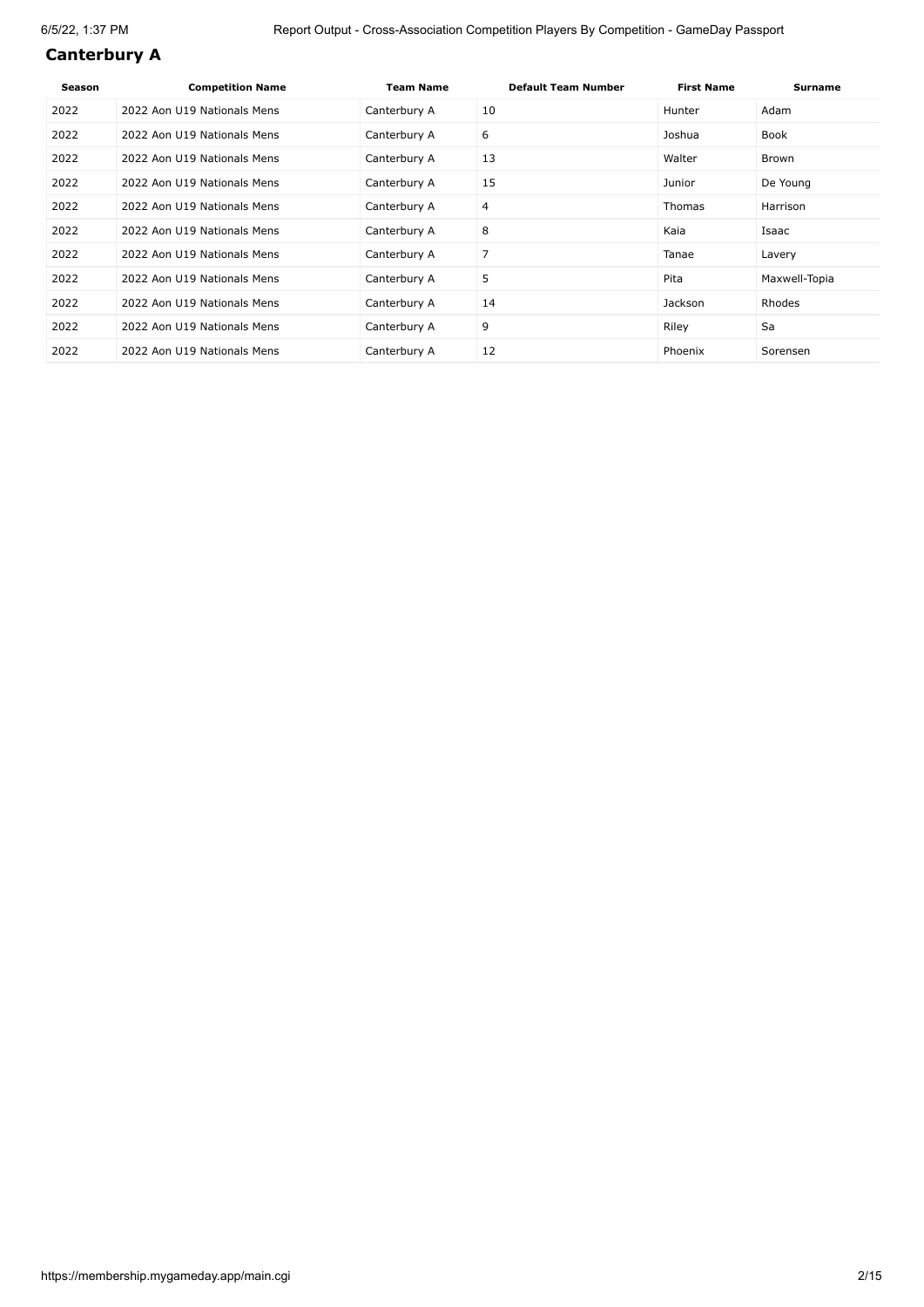#### **Canterbury B**

| Season | <b>Competition Name</b>     | Team Name    | <b>Default Team Number</b> | <b>First Name</b> | Surname        |
|--------|-----------------------------|--------------|----------------------------|-------------------|----------------|
| 2022   | 2022 Aon U19 Nationals Mens | Canterbury B | 11                         | Jacob             | <b>Banks</b>   |
| 2022   | 2022 Aon U19 Nationals Mens | Canterbury B | 12                         | Koiauruterangi    | Fraser         |
| 2022   | 2022 Aon U19 Nationals Mens | Canterbury B | 10                         | Cooper            | Hay            |
| 2022   | 2022 Aon U19 Nationals Mens | Canterbury B | 13                         | Jakeb             | Meyer          |
| 2022   | 2022 Aon U19 Nationals Mens | Canterbury B | 5                          | Connor            | Radbourne      |
| 2022   | 2022 Aon U19 Nationals Mens | Canterbury B | 6                          | Kai               | <b>Shields</b> |
| 2022   | 2022 Aon U19 Nationals Mens | Canterbury B | 4                          | Rory              | Skinner        |
| 2022   | 2022 Aon U19 Nationals Mens | Canterbury B | 9                          | Campbell          | Stewart        |
| 2022   | 2022 Aon U19 Nationals Mens | Canterbury B | 8                          | Cameron           | Talbot         |
| 2022   | 2022 Aon U19 Nationals Mens | Canterbury B | 7                          | Alex              | Wenmoth        |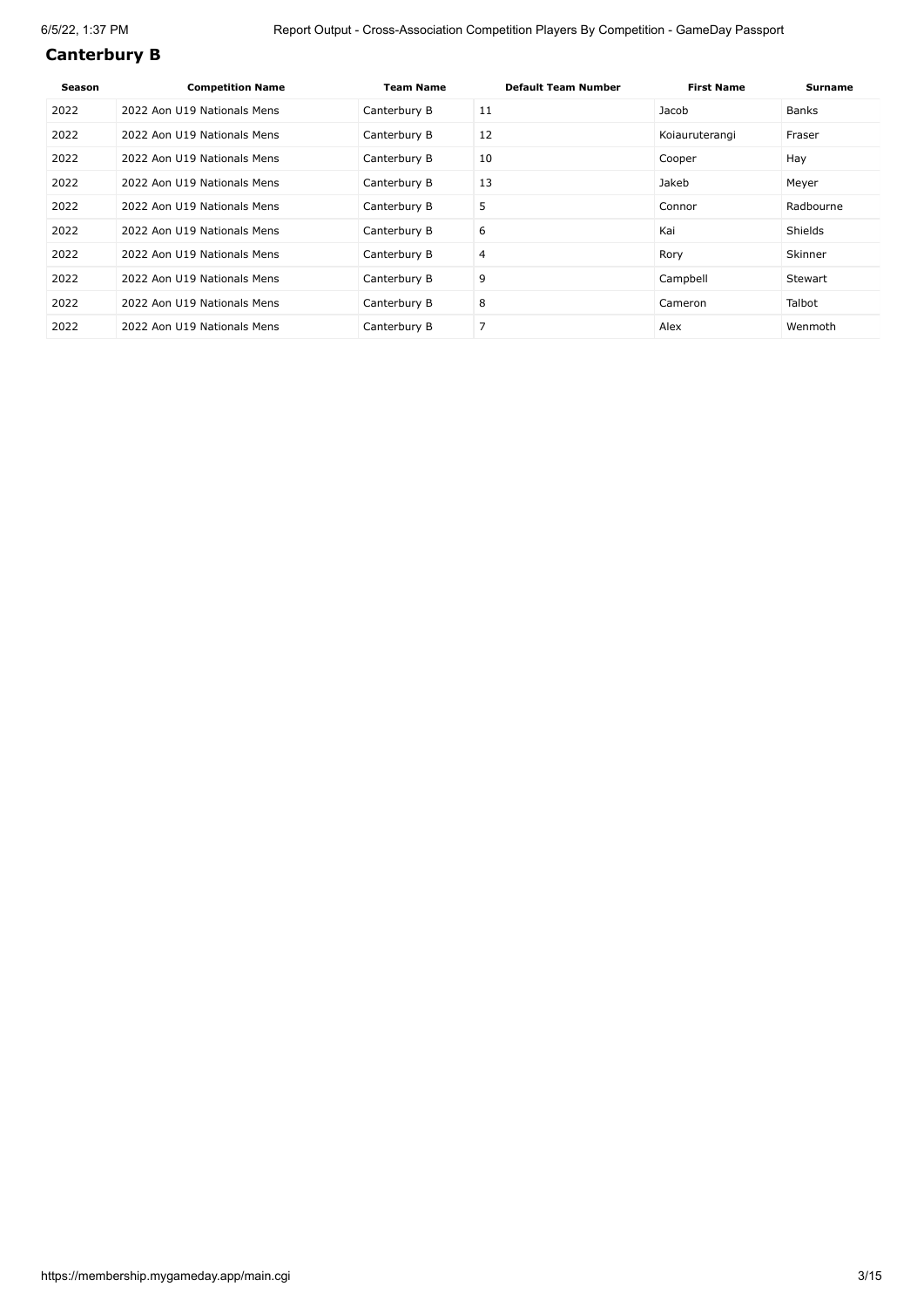#### **Franklin**

| Season | <b>Competition Name</b>     | <b>Team Name</b> | <b>Default Team Number</b> | <b>First Name</b> | <b>Surname</b> |
|--------|-----------------------------|------------------|----------------------------|-------------------|----------------|
| 2022   | 2022 Aon U19 Nationals Mens | <b>Franklin</b>  | 30                         | Tyrael            | Cage-Heke      |
| 2022   | 2022 Aon U19 Nationals Mens | <b>Franklin</b>  | 15                         | Sione             | Fonokalafi     |
| 2022   | 2022 Aon U19 Nationals Mens | <b>Franklin</b>  | 20                         | Caleb             | Fuller-Sandys  |
| 2022   | 2022 Aon U19 Nationals Mens | <b>Franklin</b>  | 29                         | Caleb             | Landon         |
| 2022   | 2022 Aon U19 Nationals Mens | Franklin         | 14                         | William           | Leger          |
| 2022   | 2022 Aon U19 Nationals Mens | Franklin         | 13                         | Te Tuhikiterangi  | Lewis          |
| 2022   | 2022 Aon U19 Nationals Mens | Franklin         | 9                          | Christian         | Martin         |
| 2022   | 2022 Aon U19 Nationals Mens | <b>Franklin</b>  | 31                         | Rico              | Nelson         |
| 2022   | 2022 Aon U19 Nationals Mens | <b>Franklin</b>  | 34                         | Ethan             | <b>Skelton</b> |
| 2022   | 2022 Aon U19 Nationals Mens | Franklin         | 11                         | Jett              | Thompson       |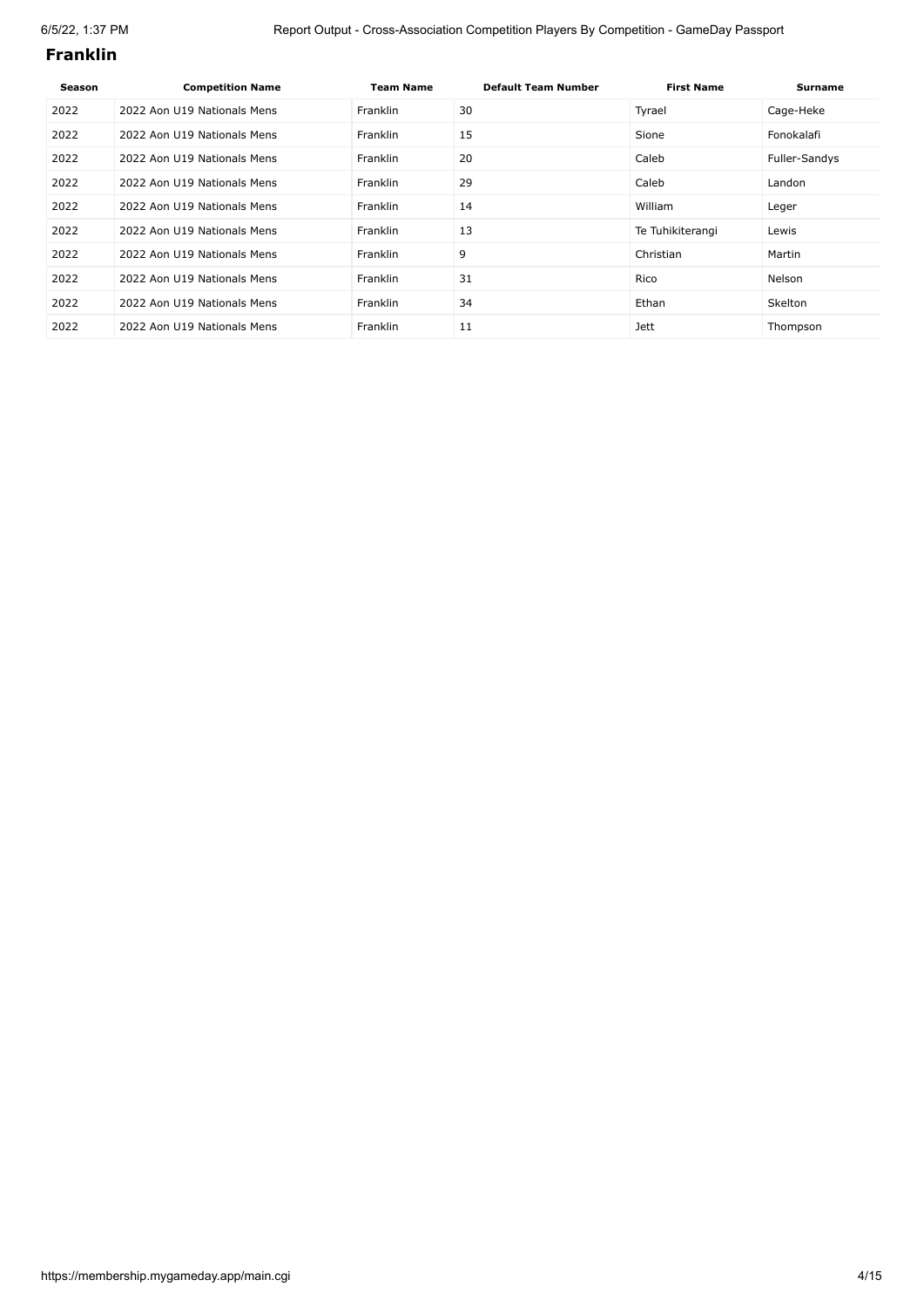#### **Harbour**

| Season | <b>Competition Name</b>     | <b>Team Name</b> | <b>Default Team Number</b> | <b>First Name</b> | <b>Surname</b>                      |
|--------|-----------------------------|------------------|----------------------------|-------------------|-------------------------------------|
| 2022   | 2022 Aon U19 Nationals Mens | Harbour          | 19                         | Zion              | Anderson                            |
| 2022   | 2022 Aon U19 Nationals Mens | Harbour          | 20                         | <b>Thomas</b>     | Beattie                             |
| 2022   | 2022 Aon U19 Nationals Mens | Harbour          | 24                         | Boston            | Caldwell                            |
| 2022   | 2022 Aon U19 Nationals Mens | Harbour          | 17                         | Rocco             | Chang                               |
| 2022   | 2022 Aon U19 Nationals Mens | Harbour          | 16                         | Brody             | Cooper                              |
| 2022   | 2022 Aon U19 Nationals Mens | Harbour          | 14                         | Jacob             | Fotu                                |
| 2022   | 2022 Aon U19 Nationals Mens | Harbour          | 18                         | Kaia              | Kemp (Dryden) (Prefers Kaia Dryden) |
| 2022   | 2022 Aon U19 Nationals Mens | Harbour          | 15                         | Kane Daniel       | Murphy                              |
| 2022   | 2022 Aon U19 Nationals Mens | Harbour          | 21                         | Daniel            | Ottenhof                            |
| 2022   | 2022 Aon U19 Nationals Mens | Harbour          | 26                         | Daniel            | Powell                              |
| 2022   | 2022 Aon U19 Nationals Mens | Harbour          | 22                         | Ezekiel           | Priest                              |
| 2022   | 2022 Aon U19 Nationals Mens | Harbour          | 27                         | Tautoko           | Wynyard                             |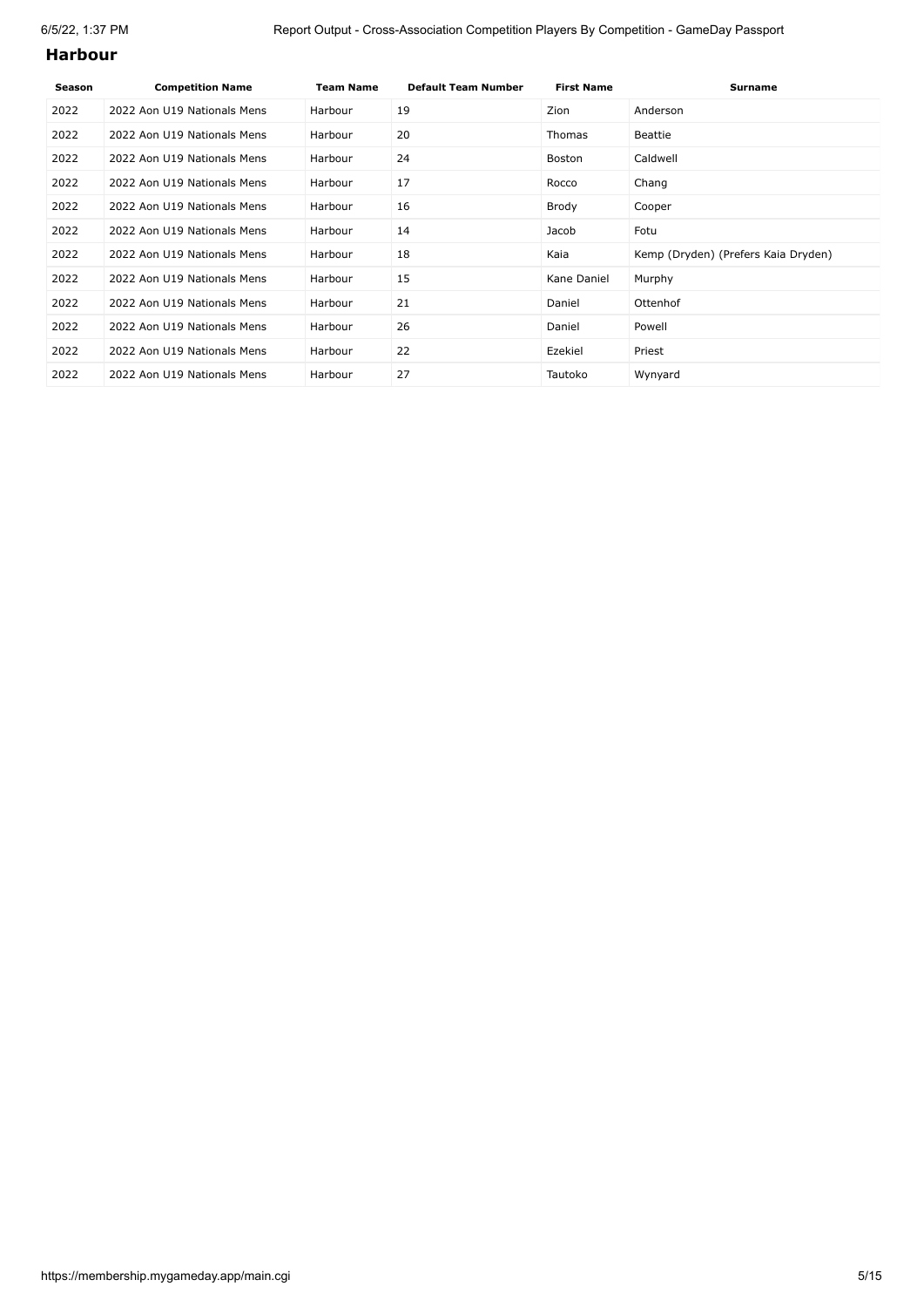# **Hutt Valley**

| Season | <b>Competition Name</b>     | <b>Team Name</b>   | <b>Default Team Number</b> | <b>First Name</b>  | Surname       |
|--------|-----------------------------|--------------------|----------------------------|--------------------|---------------|
| 2022   | 2022 Aon U19 Nationals Mens | <b>Hutt Valley</b> | 14                         | jayden             | barrett       |
| 2022   | 2022 Aon U19 Nationals Mens | <b>Hutt Valley</b> | 21                         | Joshua             | Crowley Nepia |
| 2022   | 2022 Aon U19 Nationals Mens | <b>Hutt Valley</b> | 13                         | Holden             | Leni-Aoake    |
| 2022   | 2022 Aon U19 Nationals Mens | <b>Hutt Valley</b> | 25                         | Cairo              | Leong         |
| 2022   | 2022 Aon U19 Nationals Mens | <b>Hutt Valley</b> | 15                         | Logan              | Maluschnig    |
| 2022   | 2022 Aon U19 Nationals Mens | <b>Hutt Valley</b> | 24                         | Tomasi             | Pavihi        |
| 2022   | 2022 Aon U19 Nationals Mens | Hutt Valley        | 23                         | Arthur             | Pilcher       |
| 2022   | 2022 Aon U19 Nationals Mens | <b>Hutt Valley</b> | 32                         | Ejay               | Reid          |
| 2022   | 2022 Aon U19 Nationals Mens | Hutt Valley        | 4                          | Te'o Kauarikirangi | Tongia        |
| 2022   | 2022 Aon U19 Nationals Mens | <b>Hutt Valley</b> | 31                         | solomon            | vaofusi       |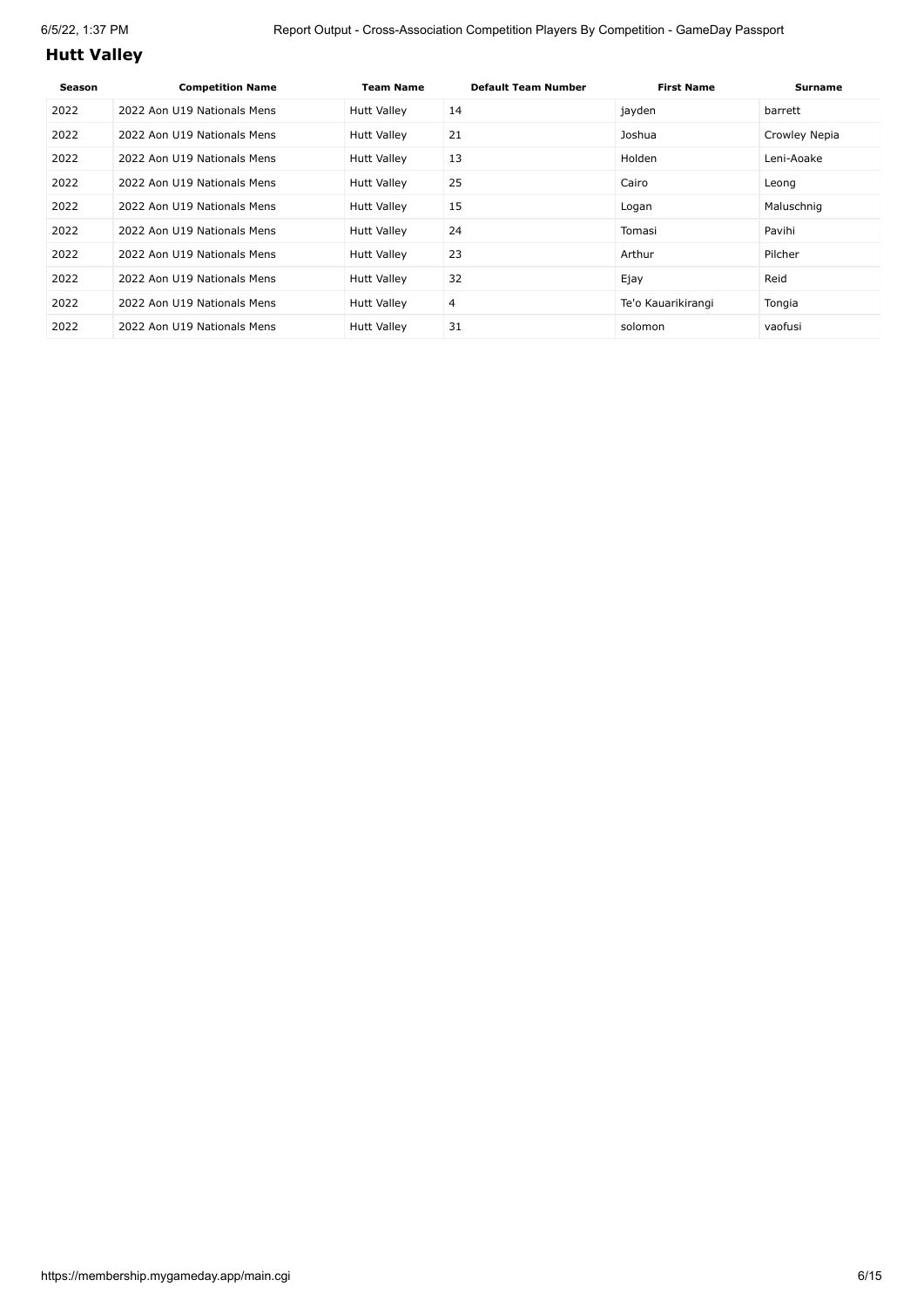#### **Manawatu**

| Season | <b>Competition Name</b>     | <b>Team Name</b> | <b>Default Team Number</b> | <b>First Name</b> | <b>Surname</b> |
|--------|-----------------------------|------------------|----------------------------|-------------------|----------------|
| 2022   | 2022 Aon U19 Nationals Mens | Manawatu         | 10                         | Dane              | Bertinshaw     |
| 2022   | 2022 Aon U19 Nationals Mens | Manawatu         | 34                         | Joshua            | Brunger        |
| 2022   | 2022 Aon U19 Nationals Mens | Manawatu         | 9                          | Jordan            | Chapman        |
| 2022   | 2022 Aon U19 Nationals Mens | Manawatu         | 31                         | Reuben            | Davis          |
| 2022   | 2022 Aon U19 Nationals Mens | Manawatu         | 21                         | Zavier            | Pearn          |
| 2022   | 2022 Aon U19 Nationals Mens | Manawatu         | 4                          | Lamour            | Spooner        |
| 2022   | 2022 Aon U19 Nationals Mens | Manawatu         | 11                         | Kalem             | Tanoa          |
| 2022   | 2022 Aon U19 Nationals Mens | Manawatu         | 13                         | Kairangi          | Te Huki        |
| 2022   | 2022 Aon U19 Nationals Mens | Manawatu         | 15                         | Denim             | Tuala-Fata     |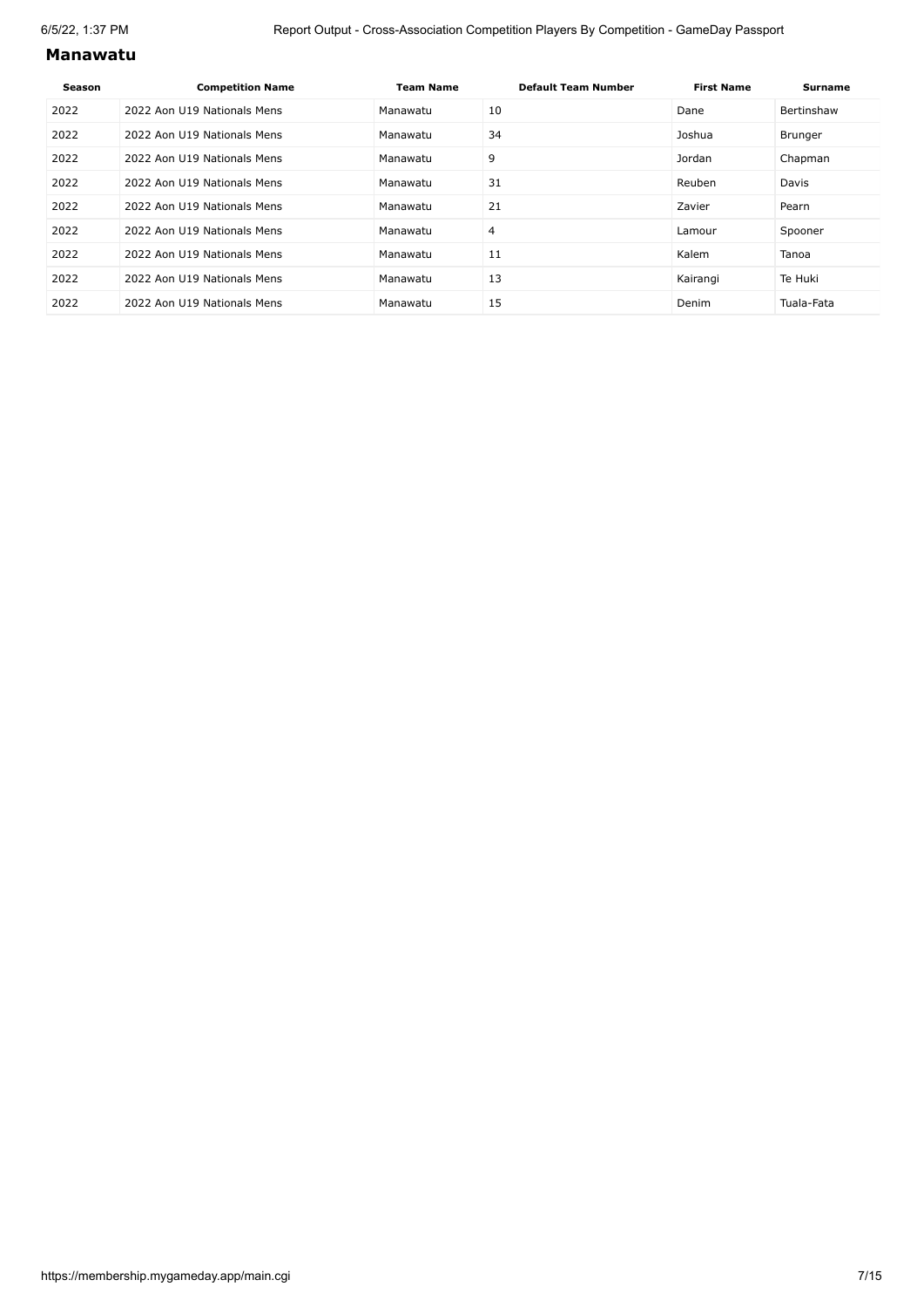# **North Canterbury**

| Season | <b>Competition Name</b>     | <b>Team Name</b> | <b>Default Team Number</b> | <b>First Name</b> | <b>Surname</b> |
|--------|-----------------------------|------------------|----------------------------|-------------------|----------------|
| 2022   | 2022 Aon U19 Nationals Mens | North Canterbury | 34                         | Sam               | Anderson       |
| 2022   | 2022 Aon U19 Nationals Mens | North Canterbury | 5                          | Jayden            | Bamford        |
| 2022   | 2022 Aon U19 Nationals Mens | North Canterbury | 32                         | Thomas            | Barrett        |
| 2022   | 2022 Aon U19 Nationals Mens | North Canterbury | 10                         | James             | Leen           |
| 2022   | 2022 Aon U19 Nationals Mens | North Canterbury | 44                         | Connor            | Pritchard      |
| 2022   | 2022 Aon U19 Nationals Mens | North Canterbury | 24                         | Jayden            | Sincock        |
| 2022   | 2022 Aon U19 Nationals Mens | North Canterbury | 3                          | Alex              | Taylor         |
| 2022   | 2022 Aon U19 Nationals Mens | North Canterbury | 20                         | Ashton            | Walls          |
| 2022   | 2022 Aon U19 Nationals Mens | North Canterbury | 11                         | Dylan             | Weaich         |
| 2022   | 2022 Aon U19 Nationals Mens | North Canterbury | 4                          | Benjamin          | Wildey         |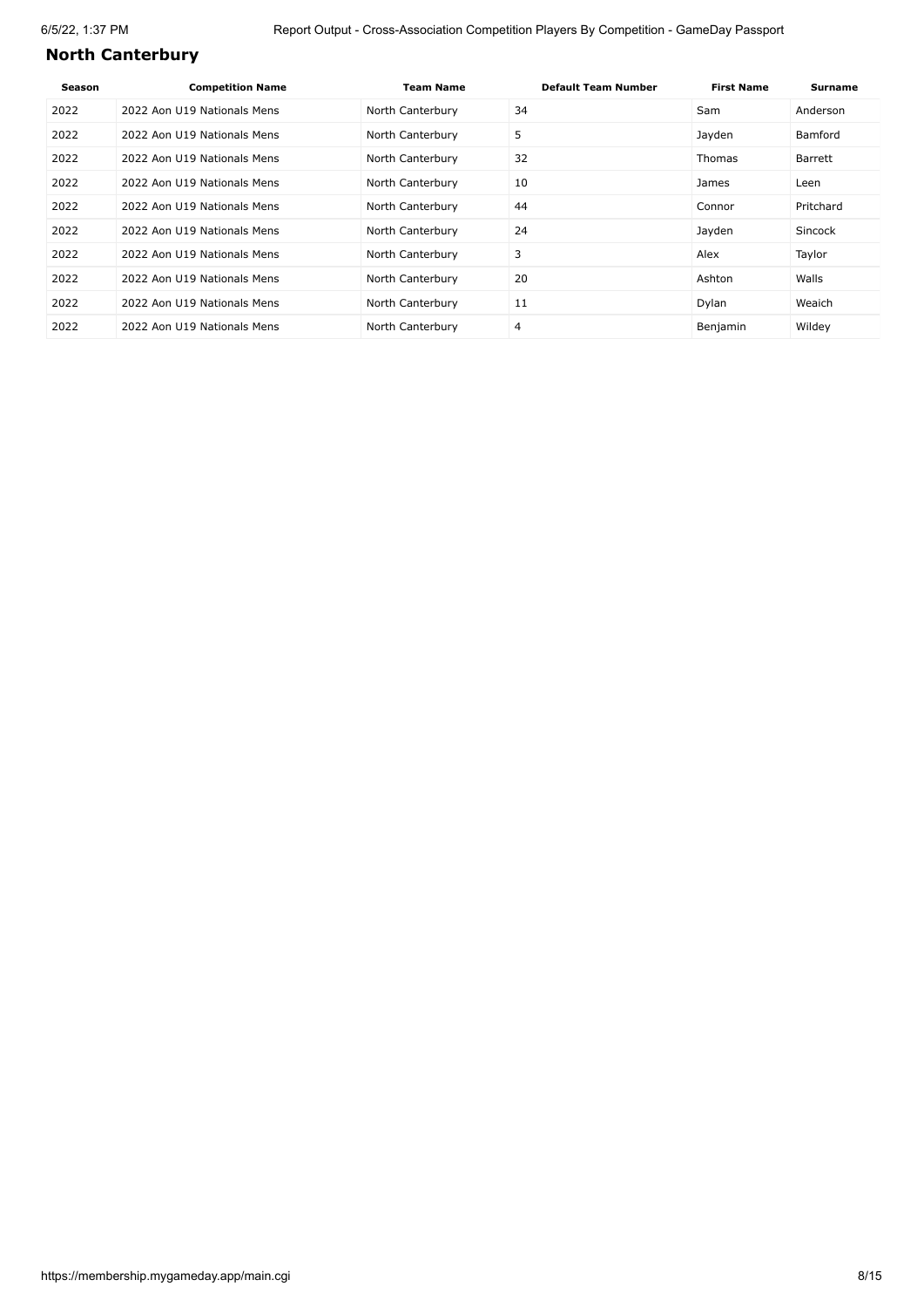## **Otago**

| <b>Season</b> | <b>Competition Name</b>     | <b>Team Name</b> | <b>Default Team Number</b> | <b>First Name</b> | <b>Surname</b> |
|---------------|-----------------------------|------------------|----------------------------|-------------------|----------------|
| 2022          | 2022 Aon U19 Nationals Mens | Otago            | 14                         | Danyon            | Ashcroft       |
| 2022          | 2022 Aon U19 Nationals Mens | Otago            | 10                         | Lachie            | Cameron        |
| 2022          | 2022 Aon U19 Nationals Mens | Otago            | 15                         | callum            | chirnside      |
| 2022          | 2022 Aon U19 Nationals Mens | Otago            | 12                         | Oliver            | Collier        |
| 2022          | 2022 Aon U19 Nationals Mens | Otago            | 11                         | Patrick           | Freeman        |
| 2022          | 2022 Aon U19 Nationals Mens | Otago            | 6                          | Gabe              | Gallagher      |
| 2022          | 2022 Aon U19 Nationals Mens | Otago            | 7                          | Oscar             | Hickey         |
| 2022          | 2022 Aon U19 Nationals Mens | Otago            | 13                         | Toby              | Kendon         |
| 2022          | 2022 Aon U19 Nationals Mens | Otago            | 8                          | Toby              | Lewis          |
| 2022          | 2022 Aon U19 Nationals Mens | Otago            | 5                          | Sautia            | Misa           |
| 2022          | 2022 Aon U19 Nationals Mens | Otago            | 9                          | Kohen             | Muir-Thomson   |
| 2022          | 2022 Aon U19 Nationals Mens | Otago            | 4                          | Lochlan           | Stent          |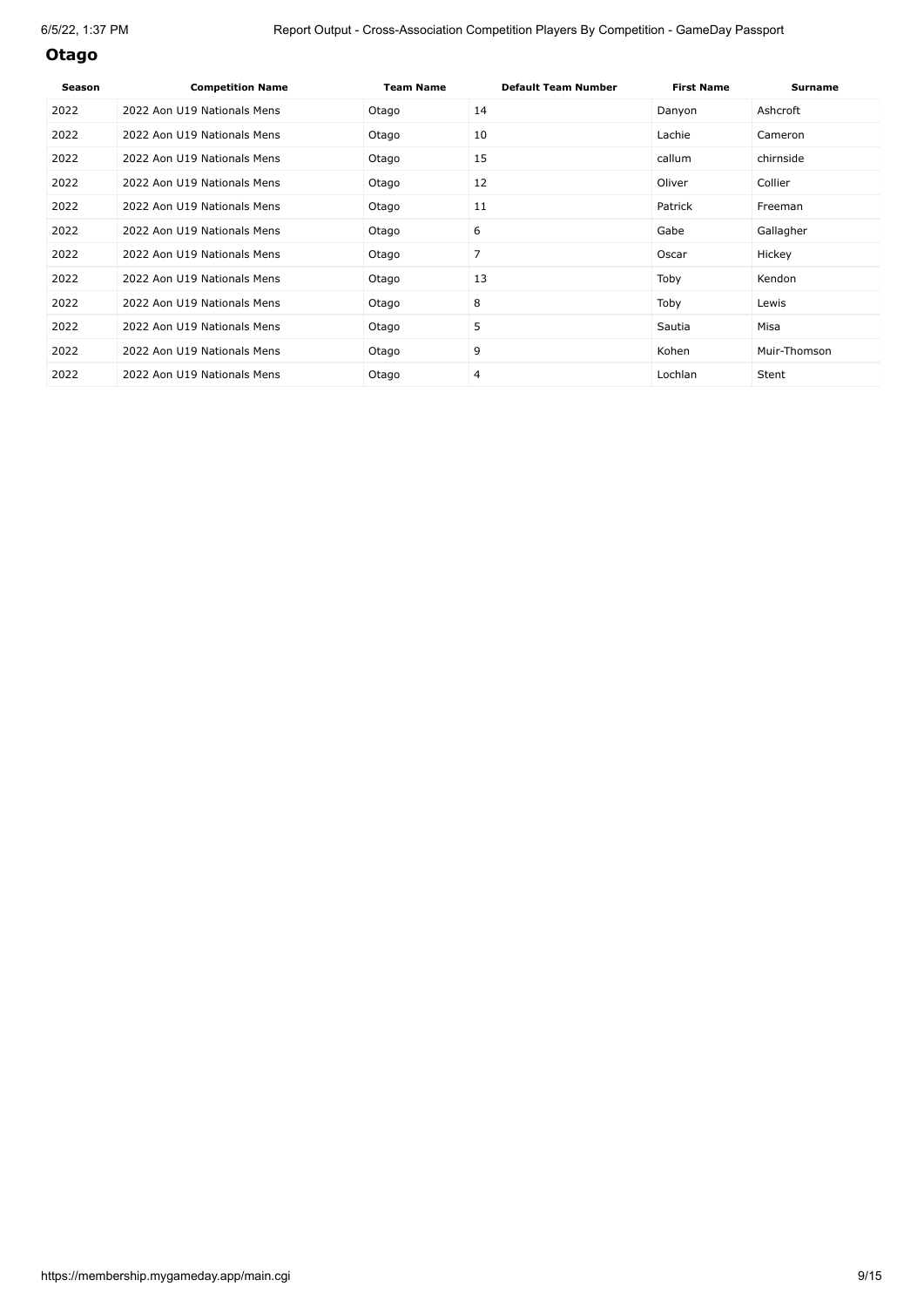#### **Porirua**

| <b>Season</b> | <b>Competition Name</b>     | <b>Team Name</b> | <b>Default Team Number</b> | <b>First Name</b> | <b>Surname</b> |
|---------------|-----------------------------|------------------|----------------------------|-------------------|----------------|
| 2022          | 2022 Aon U19 Nationals Mens | Porirua          | 8                          | Tuli              | Asa Seumanu    |
| 2022          | 2022 Aon U19 Nationals Mens | Porirua          | 6                          | Kawharu           | Hippolite      |
| 2022          | 2022 Aon U19 Nationals Mens | Porirua          | 7                          | Corban            | Laban-Palmer   |
| 2022          | 2022 Aon U19 Nationals Mens | Porirua          | 15                         | Cory              | Lovell         |
| 2022          | 2022 Aon U19 Nationals Mens | Porirua          | 9                          | Evan              | Paenga         |
| 2022          | 2022 Aon U19 Nationals Mens | Porirua          | 11                         | Randall           | Paenga         |
| 2022          | 2022 Aon U19 Nationals Mens | Porirua          | 4                          | Malachi           | Reid           |
| 2022          | 2022 Aon U19 Nationals Mens | Porirua          | 14                         | Maxwell           | To'omaga       |
| 2022          | 2022 Aon U19 Nationals Mens | Porirua          | 10                         | Reegan            | Trego          |
| 2022          | 2022 Aon U19 Nationals Mens | Porirua          | 12                         | Ian               | Ware           |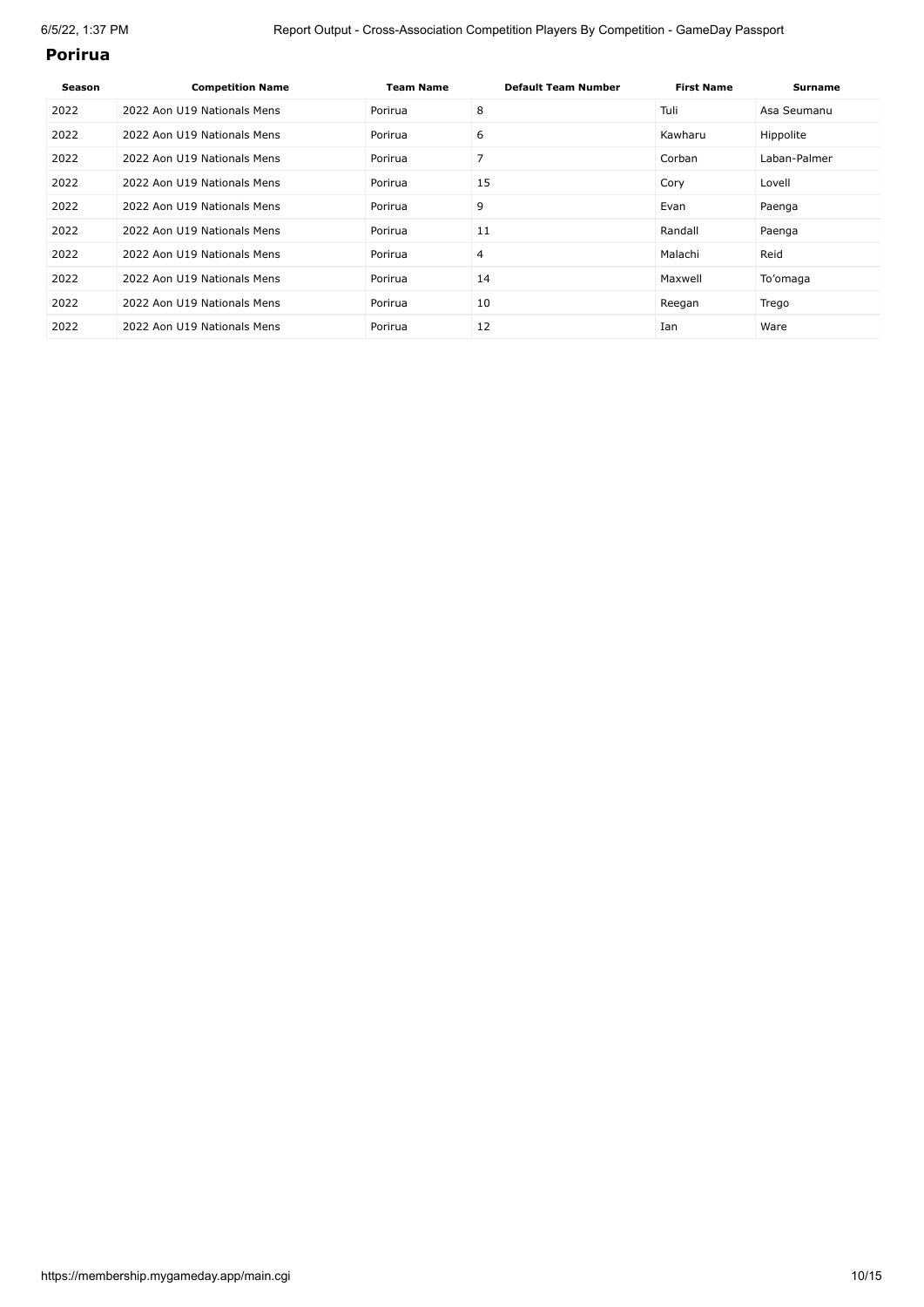### **Southland**

| Season | <b>Competition Name</b>     | <b>Team Name</b> | <b>Default Team Number</b> | <b>First Name</b> | <b>Surname</b> |
|--------|-----------------------------|------------------|----------------------------|-------------------|----------------|
| 2022   | 2022 Aon U19 Nationals Mens | Southland        | 4                          | Jack              | Donnelly       |
| 2022   | 2022 Aon U19 Nationals Mens | Southland        | 5                          | Tyler             | Hawke          |
| 2022   | 2022 Aon U19 Nationals Mens | Southland        | 12                         | Wiremu            | Kingi          |
| 2022   | 2022 Aon U19 Nationals Mens | Southland        | 8                          | Ethan             | Mitchell       |
| 2022   | 2022 Aon U19 Nationals Mens | Southland        | 6                          | Dylan             | Pennicott      |
| 2022   | 2022 Aon U19 Nationals Mens | Southland        |                            | Tame              | Perenara       |
| 2022   | 2022 Aon U19 Nationals Mens | Southland        | 11                         | Aurelien          | Pons           |
| 2022   | 2022 Aon U19 Nationals Mens | Southland        | 9                          | Campbell          | Scott          |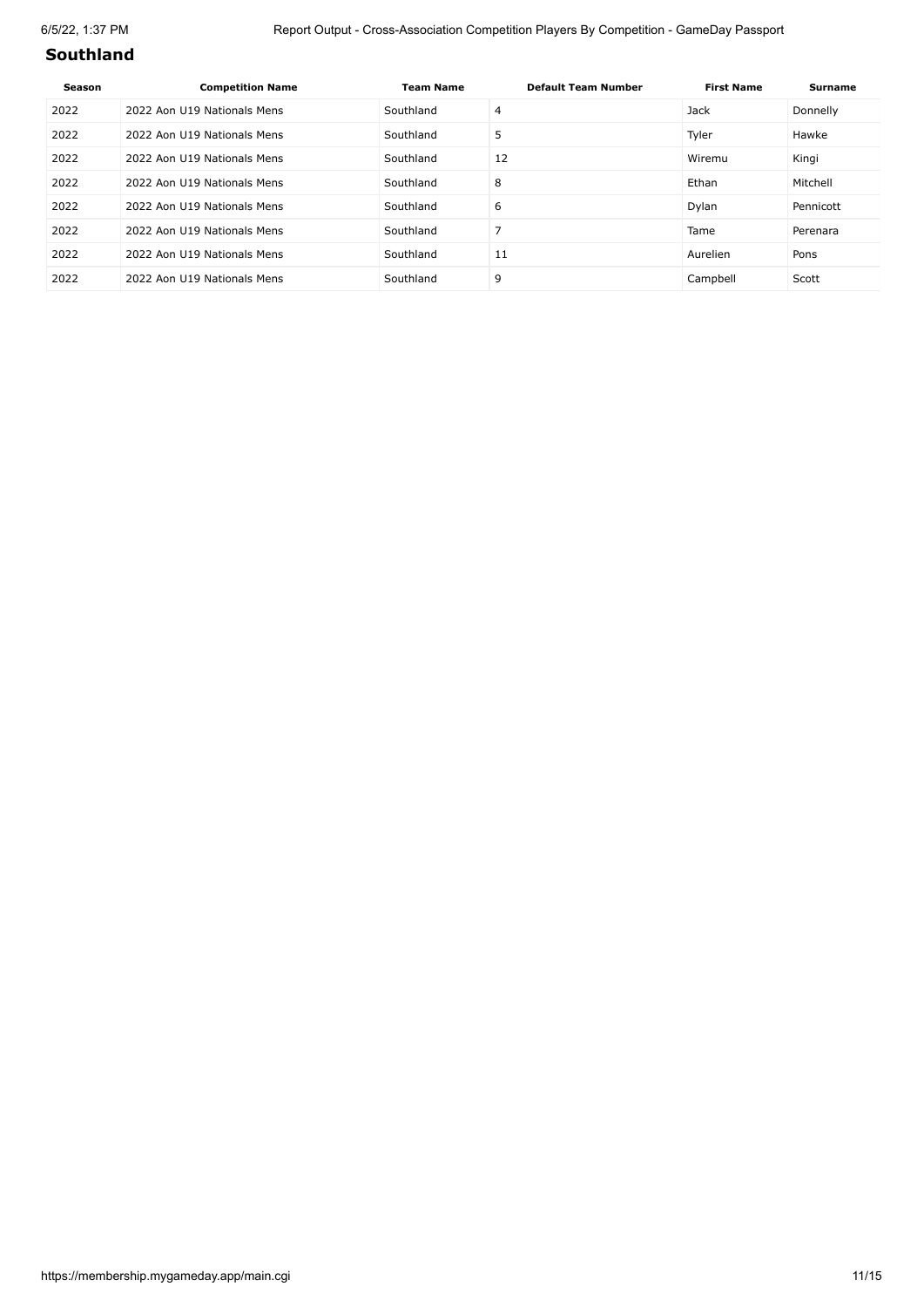#### **Taranaki**

| Season | <b>Competition Name</b>     | <b>Team Name</b> | <b>Default Team Number</b> | <b>First Name</b> | <b>Surname</b> |
|--------|-----------------------------|------------------|----------------------------|-------------------|----------------|
| 2022   | 2022 Aon U19 Nationals Mens | Taranaki         | 6                          | Hayden            | Carr           |
| 2022   | 2022 Aon U19 Nationals Mens | Taranaki         | 9                          | Carlin            | Davison        |
| 2022   | 2022 Aon U19 Nationals Mens | Taranaki         | 15                         | Benji             | Freeman        |
| 2022   | 2022 Aon U19 Nationals Mens | Taranaki         | 14                         | Michael           | Hipp           |
| 2022   | 2022 Aon U19 Nationals Mens | Taranaki         |                            | Aled              | Jones          |
| 2022   | 2022 Aon U19 Nationals Mens | Taranaki         | 12                         | Kaya              | Kupe           |
| 2022   | 2022 Aon U19 Nationals Mens | Taranaki         | 7                          | Samuel            | mckinstry      |
| 2022   | 2022 Aon U19 Nationals Mens | Taranaki         | 5                          | William           | Poulgrain      |
| 2022   | 2022 Aon U19 Nationals Mens | Taranaki         | 13                         | Cameron           | Quinnell       |
| 2022   | 2022 Aon U19 Nationals Mens | Taranaki         | 11                         | Riley Rihari      | Tuuta          |
| 2022   | 2022 Aon U19 Nationals Mens | Taranaki         | 10                         | Gareth            | Washer         |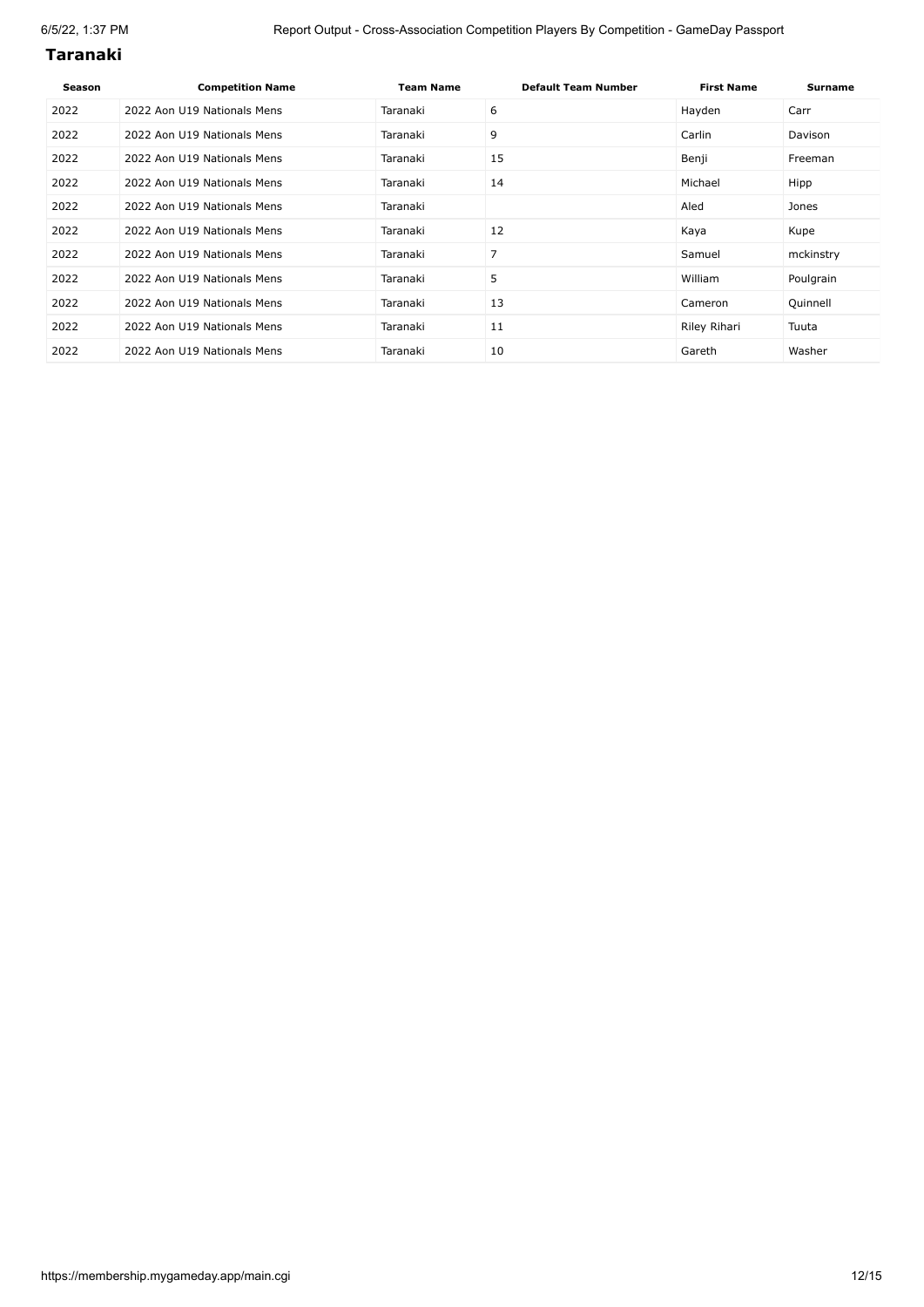# **Tauranga City**

| Season | <b>Competition Name</b>     | <b>Team Name</b> | <b>Default Team Number</b> | <b>First Name</b> | Surname   |
|--------|-----------------------------|------------------|----------------------------|-------------------|-----------|
| 2022   | 2022 Aon U19 Nationals Mens | Tauranga City    | 6                          | Ciaran            | Bell      |
| 2022   | 2022 Aon U19 Nationals Mens | Tauranga City    | 5                          | Javier            | Black     |
| 2022   | 2022 Aon U19 Nationals Mens | Tauranga City    | 11                         | Deacon            | Brons     |
| 2022   | 2022 Aon U19 Nationals Mens | Tauranga City    | $\overline{4}$             | Salem             | Broughton |
| 2022   | 2022 Aon U19 Nationals Mens | Tauranga City    | 12                         | Ryan              | Eggers    |
| 2022   | 2022 Aon U19 Nationals Mens | Tauranga City    | 8                          | Jayden            | Forlong   |
| 2022   | 2022 Aon U19 Nationals Mens | Tauranga City    | 7                          | Taylor            | Harris    |
| 2022   | 2022 Aon U19 Nationals Mens | Tauranga City    | 10                         | Rikihana          | Hefferan  |
| 2022   | 2022 Aon U19 Nationals Mens | Tauranga City    | 9                          | Samuel            | Law       |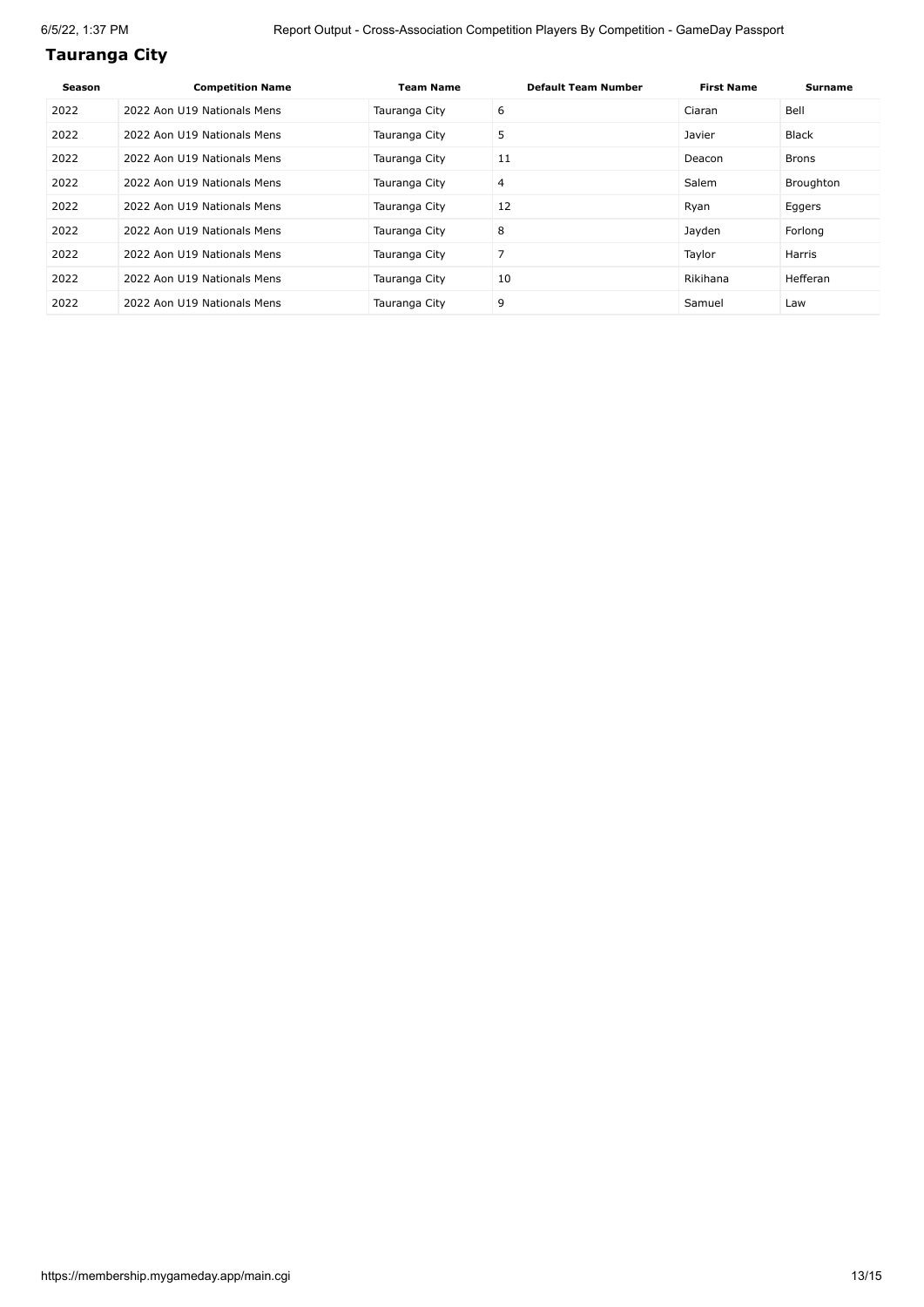#### **Waikato**

| Season | <b>Competition Name</b>     | <b>Team Name</b> | <b>Default Team Number</b> | <b>First Name</b> | Surname     |
|--------|-----------------------------|------------------|----------------------------|-------------------|-------------|
| 2022   | 2022 Aon U19 Nationals Mens | Waikato          | 20                         | Levi              | Davidson    |
| 2022   | 2022 Aon U19 Nationals Mens | Waikato          | 9                          | Daniel            | Dobson      |
| 2022   | 2022 Aon U19 Nationals Mens | Waikato          |                            | Maioro            | Greensill   |
| 2022   | 2022 Aon U19 Nationals Mens | Waikato          | 6                          | Jerami            | Macdonald   |
| 2022   | 2022 Aon U19 Nationals Mens | Waikato          | 10                         | Tj                | Peterson    |
| 2022   | 2022 Aon U19 Nationals Mens | Waikato          | 4                          | Te Haurou         | Tawhara     |
| 2022   | 2022 Aon U19 Nationals Mens | Waikato          | 8                          | Kobe              | Tuhakaraina |
| 2022   | 2022 Aon U19 Nationals Mens | Waikato          | 5                          | Paneere           | Waitai      |
| 2022   | 2022 Aon U19 Nationals Mens | Waikato          | 13                         | Tai               | Wetere      |
| 2022   | 2022 Aon U19 Nationals Mens | Waikato          | 11                         | <b>Nicholas</b>   | Wood        |